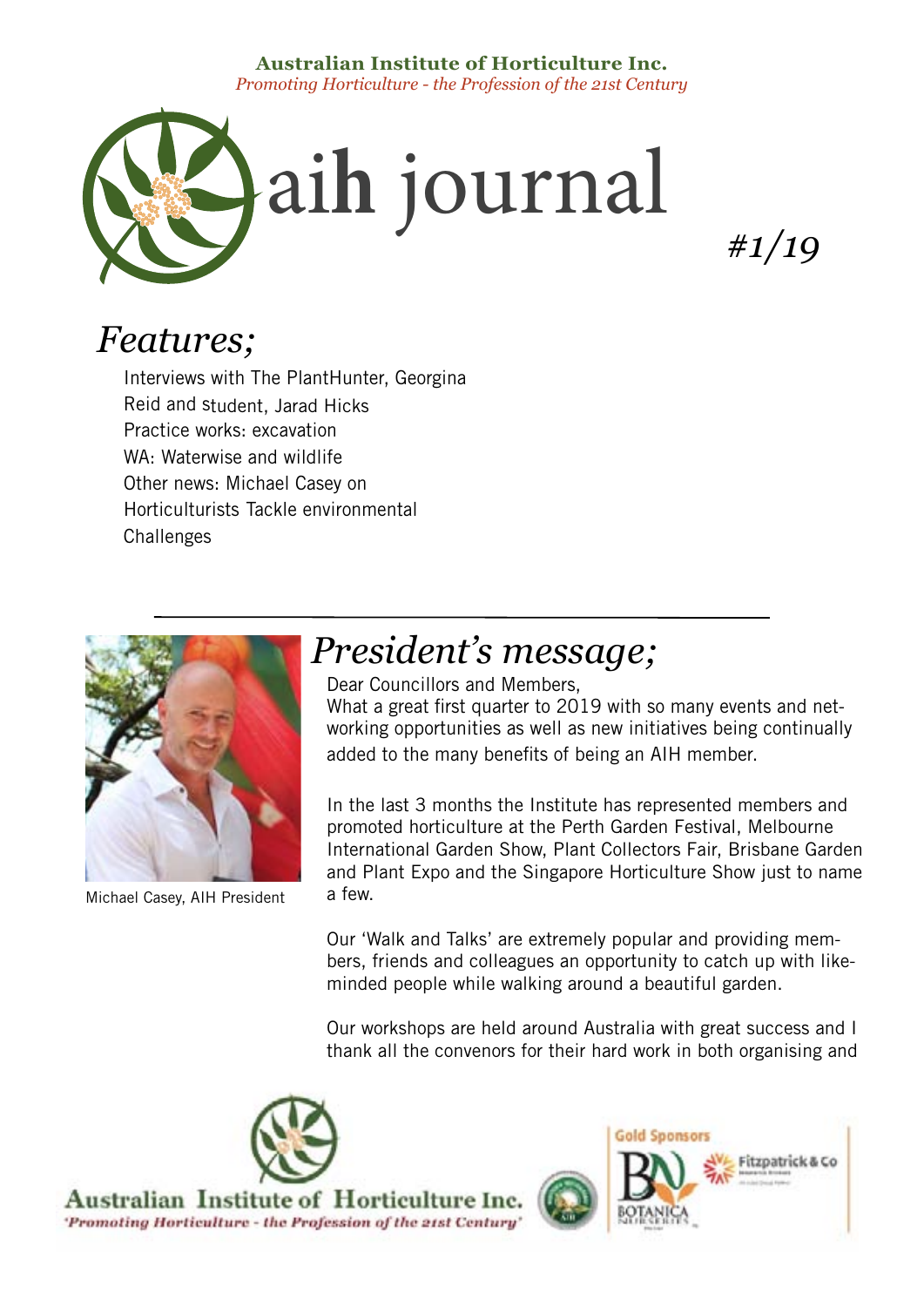running these events. Very shortly we will be running our popular Taxonomy workshop in all states around Australia so please look out for news of these dates and locations.

I have recently returned from Singapore where I attended the Singapore Horticulture Show alongside fellow members Alan Burnell MAIH (Vice President) and Dr Kate Neale AAIH where we all presented talks on the main stage at the Horticulture show alongside AIH Singapore Convenor John Tan MAIH. A big thanks goes to John for making this happen and for NParks for hosting us over the opening weekend. The show was a great success and one that should be placed in your calendars if you ever wish to visit Singapore.

By now you will be receiving your membership renewal notices and you may notice that Australian Distance Education has kindly donated a \$30 voucher to be used at their online bookstore. This promotion is for full membership renewals and is a very generous offer from John Mason and his team. I would like to thank John personally on behalf of all renewing AIH members and direct our members to John's business if they are interested in any online courses. Thanks John.

AIH are continuing to make great connections with other horticultural companies and we hope to be able to offer our members some great incentives and deals with these new contacts.

The Council are now starting to receive nominations for the upcoming awards night to be held in Perth. Let's continue to send through nominations for jobs of our own or colleagues or maybe nominate someone who has excelled in horticulture in other ways.

The upcoming conference is taking shape and I have been lucky enough to see the current line-up for the speakers at the event and am quite excited about what will be showcased on the day. Our National Council led by Neville Passmore are working hard on this event and I thanks them all for their work to date. Check out the website for more details and look out for emails detailing the line-up and other announcements.

And last of all our new AIH quarterly journal will be out soon and is full of horticultural stories, interviews and other relevant information. A big thanks to our Communications Manager, Tempe Macgowan, for her hard work.

I look forward to our National Council releasing more information over the next month regarding new events, networking opportunities and other horticultural news.

Regards,

Michael Casey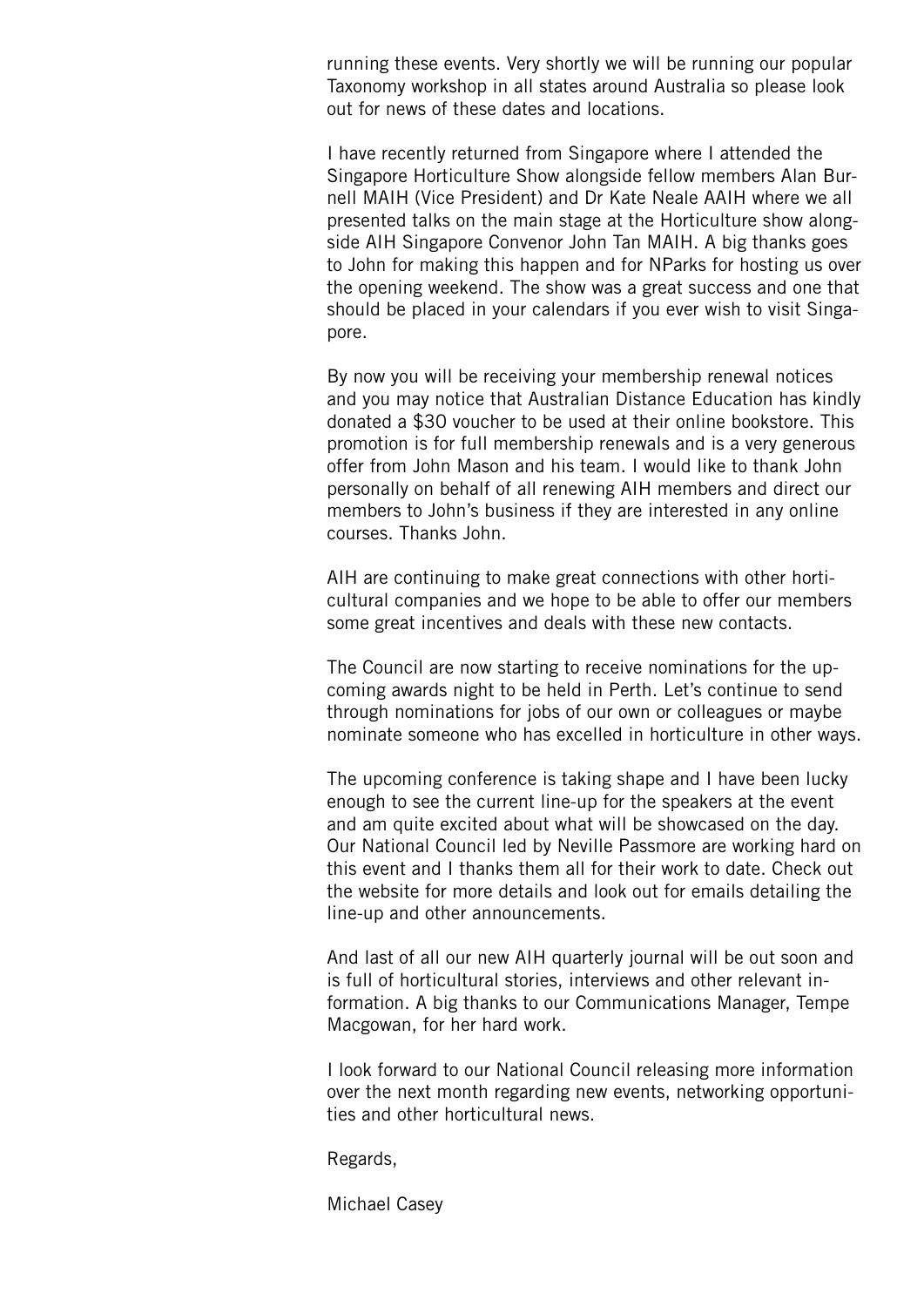# *New look journal;*

We have an ambitious new program for the newsletter and journal this year. The newsletter and aih.journal, have new formats. The newsletter is a more hands-on practical resource and the 3 times a year journal will be content-driven and practice-based so that you can build a resource for future reference. The journal will have longer articles, links and pieces by affiliated/ associated groups.

Ideas and articles from members will help us guide the newsletter and journal forward into 2019 and beyond. Contributions welcome now for the monthly h-news and h-journal coming out in April, August and December 2019.

*Communications Manager/editor, Tempe Macgowan*

# *Feature interview; The Plant Hunter, Georgina Reid*

## **How and why did the PlantHunter evolve and who selects the stories/ contributions to each issue?**

GR: I launched The PlantHunter in 2013 after a decade of working as a landscape designer in Sydney. Prior to studying landscape design, I completed a degree in journalism at university. The publication arose as a result of many years of working with and thinking about ideas of connection between people and plants, I realised I had a lot of questions and thoughts around the importance of this relationship.

I was keen to write more about people and plants. but the ideas I wanted to explore didn't fit into existing publications. So I decided to start my own. The focus of The PlantHunter has always been about highlighting the importance and value of the natural world, using the subject of plants and the setting of the garden as a framework, as an entry point to larger conversations.

The PlantHunter is a purposefully small operation. I am the editor, and I write around half of the content on the site, whilst being supported by various talented writers and photographers. Each month we explore different content themes. These help to frame the stories and provoke new and interesting perspectives.

## **Can you make some suggestions to horticulture students/younger HIA members for when they go into the workforce?**

GR: Horticulture is a wonderful industry. It's the best. There's a real passion to be found within people working with plants. It's incredibly nourishing work.

One of the biggest issues in getting younger people involved in the industry is money. Whilst it's very rewarding work, it's not easy to make a living, particularly when just starting out. I was speaking with a manager from a large wholesale nursery recently

**AIH award winner , Georgina Reid's blog, the PlantHunter has a broad appeal. Her passion and philosophy about the power of plants is now seen in her new book.**

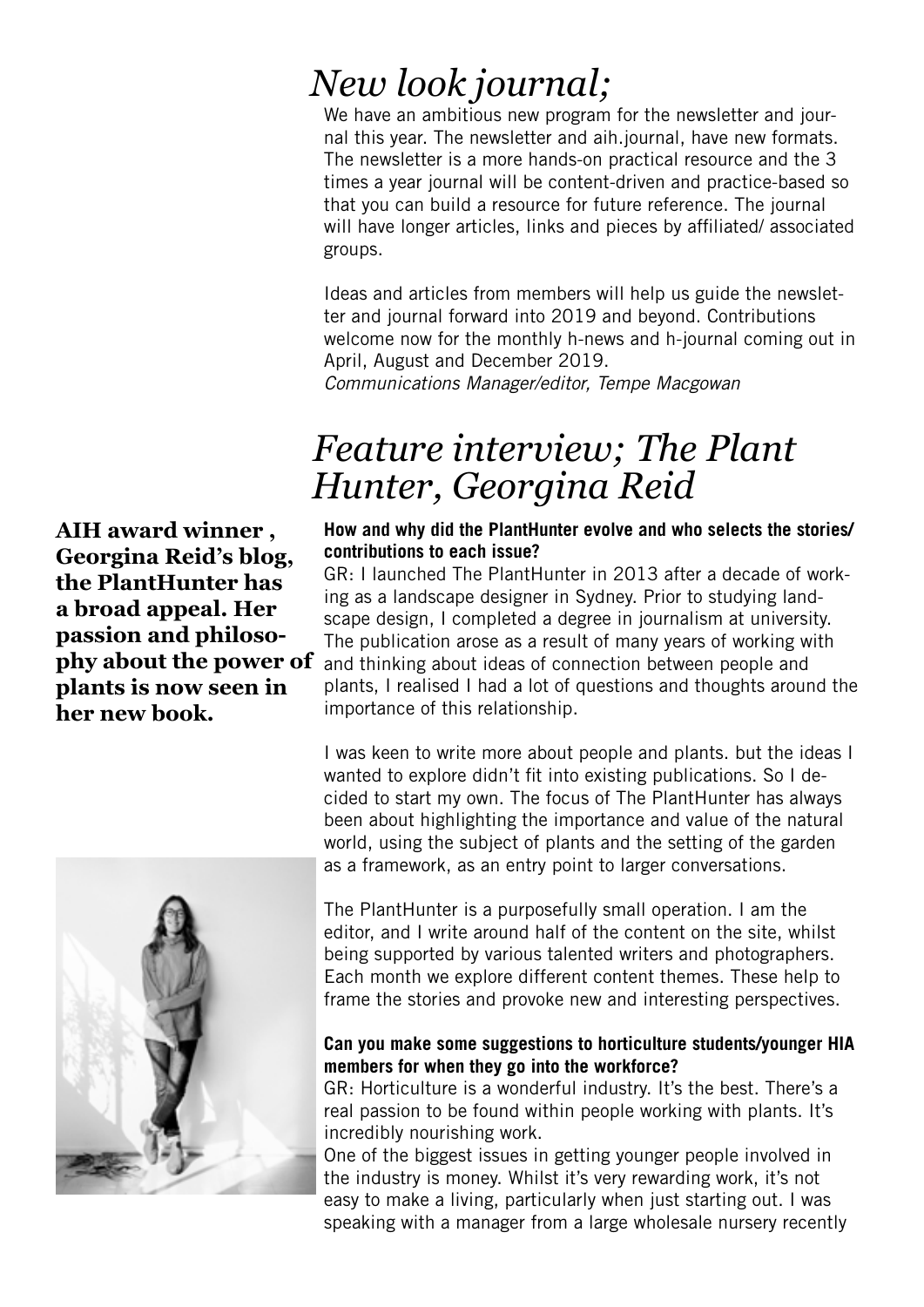and he told me they have a very hard time recruiting young apprentices because of competition with other trades that are paid better.

Money is an indicator of how much something is valued, and it's fairly clear that our society doesn't value plant people enough, though in my eyes, there's few more important things to be doing than stewarding our natural environment.

## **What are your burning issues for horticulture and the field in general?**

GR: Horticulture provides an infrastructure for caring for the world around us. I think that in the future landscape architects and horticulturists will be increasingly valued as people who can help heal, grow and sustain landscapes in the face of increasing challenges relating to climate change and environmental degradation. I would love to see the horticulture industry positioning itself as a valuable and important solution to the challenges ahead.

## **Can you tell us about your new book?**

GR: The PlantHunter: Truth, Beauty, Chaos and Plants is a combination of the five years I've spent exploring ideas and connections between people, places and plants in The PlantHunter. I guess the book is a refinement of my ideas around the importance of the garden as a place of dialogue between humans and nature. It, too, was important to capture the immersive nature of The Plant-Hunter website and imagery, and for it to be a stand-alone object.



The book is essentially about what it means to garden. It comes down to two words: care and action. The gardener not only cares, but commits to act, on behalf of the natural world. The

# **Horticulture provides an infrastructure for caring for the world around us**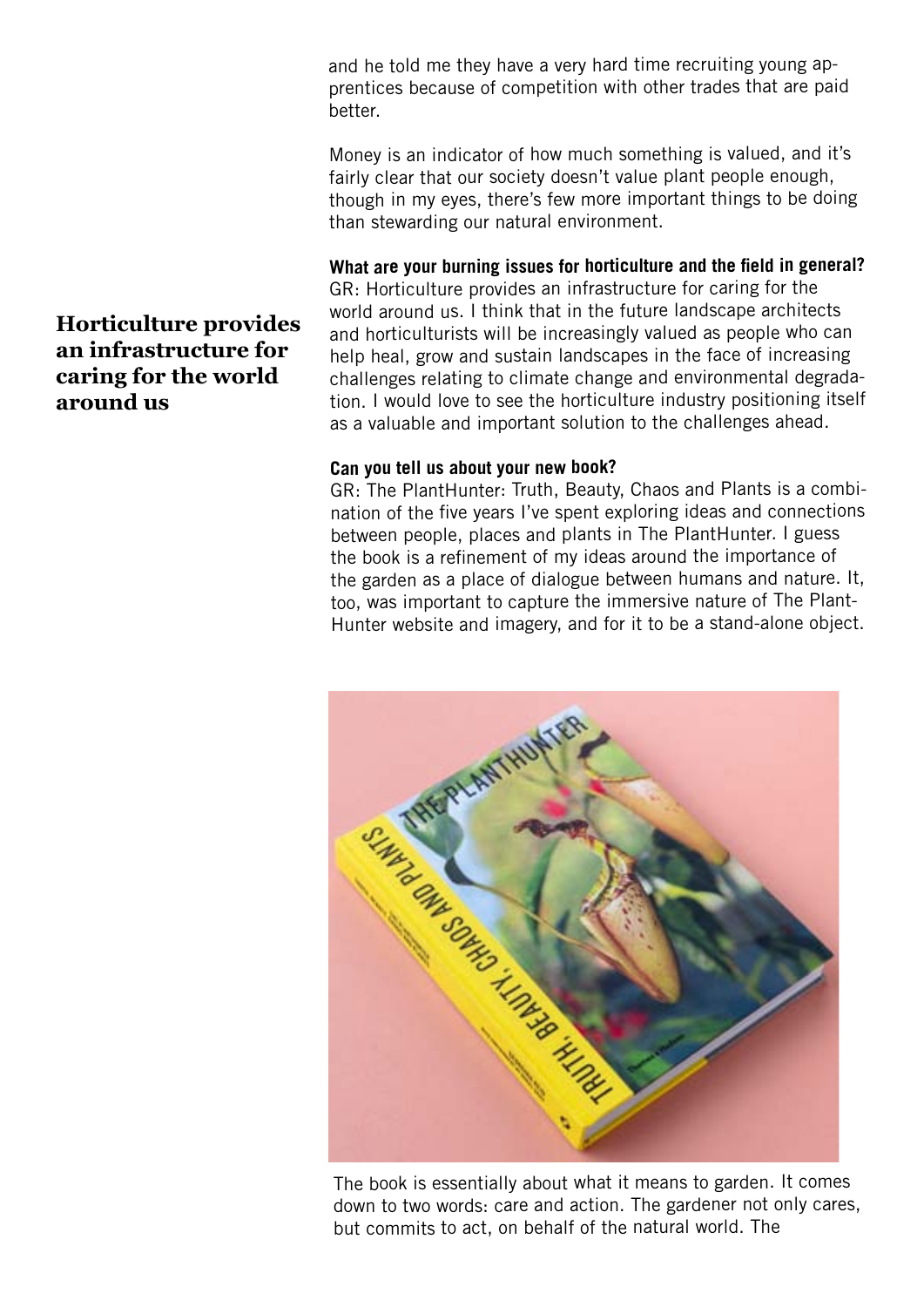

gardener cares in a way that is really important. Overall, the book is a re-imagining of gardening – to me, it's not simply as a set of tasks but a really important. Overall, the book is a re-imagining of gardening – to me, it's not simply as a set of tasks but a framework for engaging with the world, grounded in care and action.

The PlantHunter digital platform is too a garden. It's about growth and care and integrity. Nothing I do is about anything other than this. The PlantHunter is driven by message, not ego.

*Georgina was interviewed by Tempe Macgowan*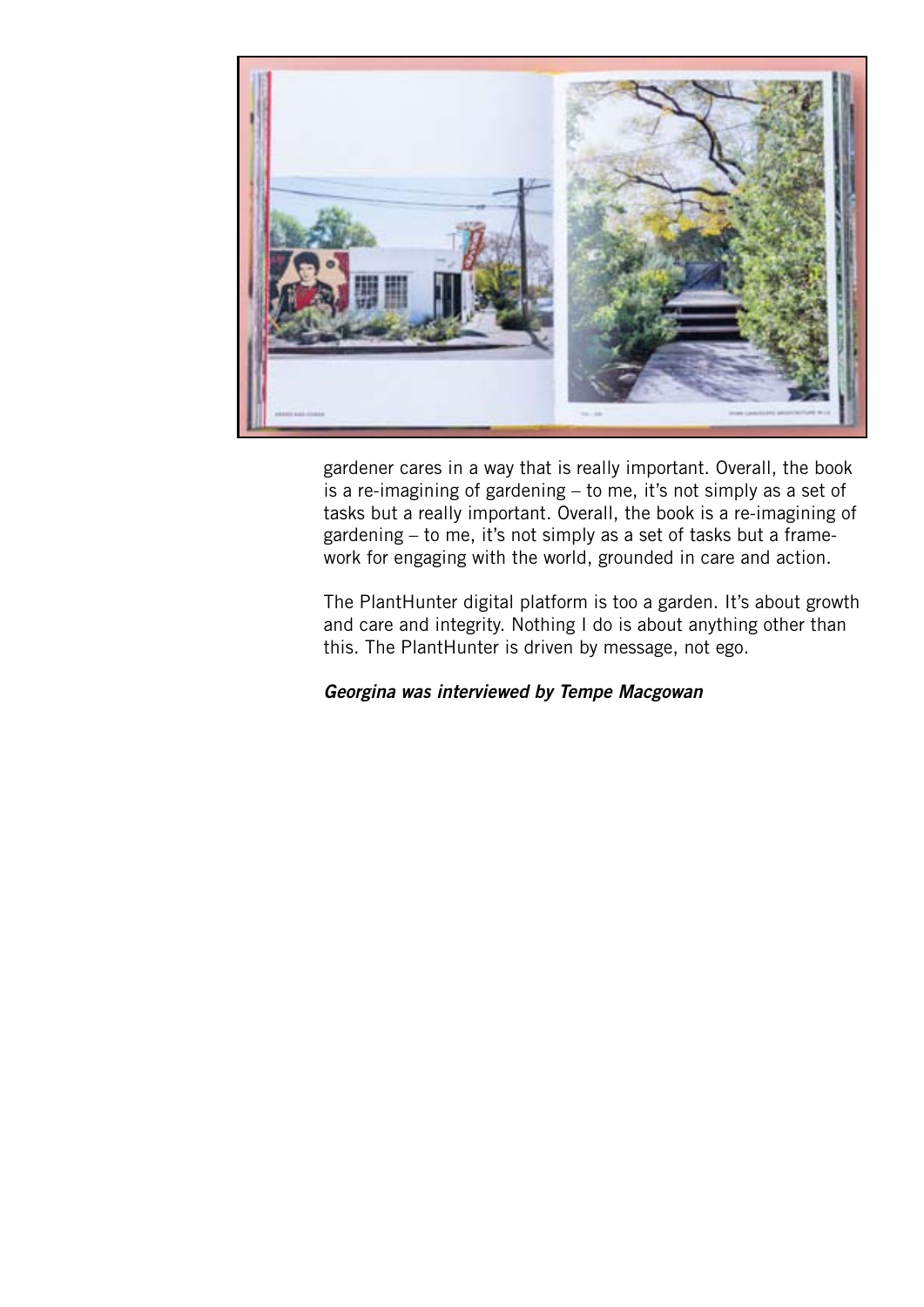

# *Interview; Jarad Hicks*

*Jarad Hicks is 32 years old. He has always had a keen interest in plants and garden design but his journey to get there is an interesting one. After completing the HSC in 2004, Jarad went to university and graduated with a double major in International Business and Economics in 2010. After two years of working in banking he set up a transport business with his father which he left in 2016. In 2018 he finally started employment in a Landscaping firm and, "discovered that landscaping is a vocation within the passion of gardening".*

# **Jarad you are studying Structural Landscaping at TAFE what benefit are you getting from it?**

"It creates a structure in which the workplace learning makes sense. This said, I am frustrated with the pace of teaching which seems to be rigid. If I was to change it, I would offer self-paced options and recognition of workplace learning".

# **Through AIH you have been aware of the Global Gardening Trust De Wiersse scholarship, what has happened?**

"I submitted an interest and have been interviewed for it. I have been told that I am amongst the top 3 remaining candidates. I am excited at the prospect of participating in this very interesting project".

To know more about the Global Gardening Trust go to: https://www.globalgardeningtrust.com/

# **You are an AIH student member, how do you see AIH?**

"I see that AIH has created a higher professional standard to aspire to in the industry. I have enjoyed the workshops. They are reasonably priced for a student and the information mornings and walk and talks have open my eyes to a greater network of horticulturists and business opportunities now and in the future"

*Jarad was interviewed by Patrick Regnault Registered Horticulturist RH0062 MAIH*

# *New technology; blockchain technology and*

This is the link to an article on blockchain applications to the horticulture industry by Gabrielle Stannus MAIH originally written for the NGIA.

Visit: **https://www.ngia.com.au/Story?Action=View&Story\_id=2519**



Australian Institute of Horticulture Inc. 'Promoting Horticulture - the Profession of the 21st Century

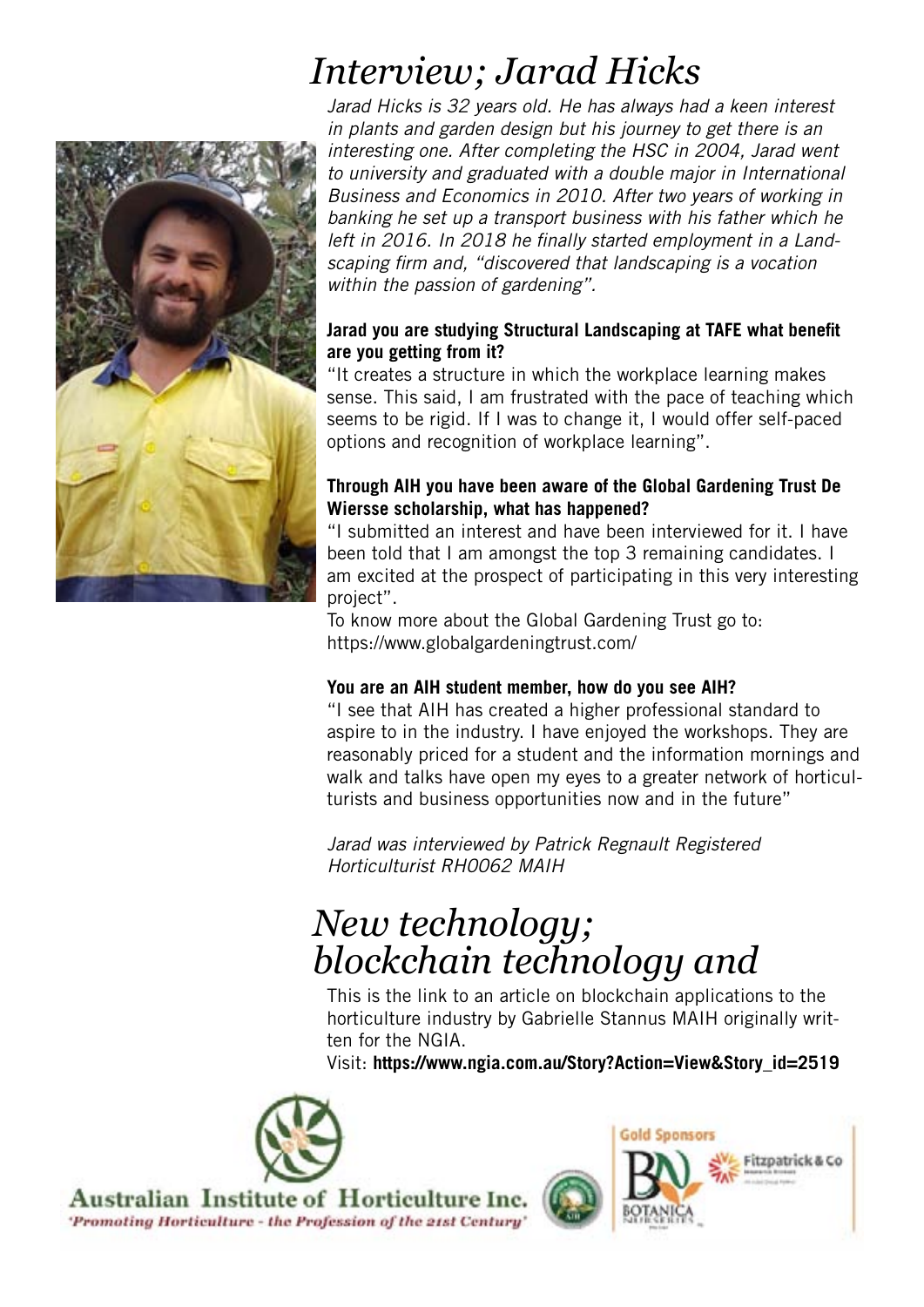# **Industry News**

# **Horticulturists tackle** environmental challenges

#### By Michael Casey

What is the role that horticulturists can play in responding to the biggest issues we currently face? Environmental issues such as climate change, urban heat impacts, soil loss and degradation, and water security risks are now urgent concerns for all societies.

The expansion and densities of urban environments are presenting us with newly required skill sets, and challenges in landscape design and implementation along with the materials that will now need to be available.

These changes in built-up environments deliver a handful of environmental and physical issues such as minimised areas. where plants can grow, stored heat in buildings and roads, and altered microclimates, to name a few.

Food security will remain an issue with the expansion of cities and urban sprawl taking up valuable agricultural land. Our reliance on outdated tarming methods. and increased food miles will also open up opportunities for farmers to embrace urban farming, but to what extent still remains to be seen.

Therefore, the question regarding the role. of horticulturists and to what extent they can assist in these areas of environmental decline and change are starting to be identified, and still in many cases, not yet discussed.

The Anthropocene is a new geological era in which human activity is the dominant influence on our climate. the environment, food and agriculture systems and even history is being written into the landscape. These challenges present opportunities for ornamental and production horticulturists, now and in the future. As our cities continue to grow it will require the participation of professionals in all fields, to design and deliver these complex projects.

Architects have a wonderful ability to adapt to this change through their designs and visions for our ottes. Town planners can lay out cities and suburbs, allowing

for all the infrastructure required to keep its inhabitants moving around seamlessly. But there are large vacant positions that need to be filled by horticultural experts. who understand these landscapes and environments, and can apply their knowledge of plants, design and management to help complete the new vision of our cities, and address the challenges that this, and the changing climate brings. The greening of these buildings, suburbs and cities is not easy and each project is different for a number of reasons, but the fundamental skill required is the knowledge of plants and their capacity to be grown and to survive.

Horticulturists from all sectors, can provide the expertise/ links to achieving overall green success in the urban built environment.

In Victoria, Frasers Property group are developing the old Burwood Brickworks, located east of Melbourne, into a new residential, commercial and retail development (mini suburb) that is aiming to achieve the Living Building

Challenge, which is regarded as the world's most rigorous building framework. If is set to deliver manicured carders. and landscaped open spaces, tree lined pedestrian greenways, interior-scapes throughout the shopping and dining precincts, and a rooftop urban farm that will deliver a true 'paddock to plate' service. All while delivering the most sustainable and liveable community promoting long term health and well-being to its thousands of visitors and residents.

Assuming the above-mentioned example will become the normal process of building and developing our suburbs and cities into the future, then a new set of skills will be required to achieve these design considerations, not only to plan and build, but to also maintain and continue the survival of urban green spaces. Horticulturists from all sectors, whether it be production, ornamental. design, construction or arboriculture can all provide the expertise/links to achieving overall green success in the urban built environment.

This coming September, Australian Institute of Horticulture will be hosting the blennial conference in Perth titled "Horticulturists and Humanity: responding to the biggest challenges we face". This conference will be a one-day event exploring and discussing themes such as cooling cities, urban foodscapes, soil health, plant sciences and how we, as horticulturists, can play a role in responding to these issues.

See alluorg au for more details.

**Michael Casey** President Australian Institute of Horticulture president@ailb.org.au

16 Hort Journal Australia Americans

#### www.greenerpublishing.com.au

**Republished courtesy of the HortJournal.**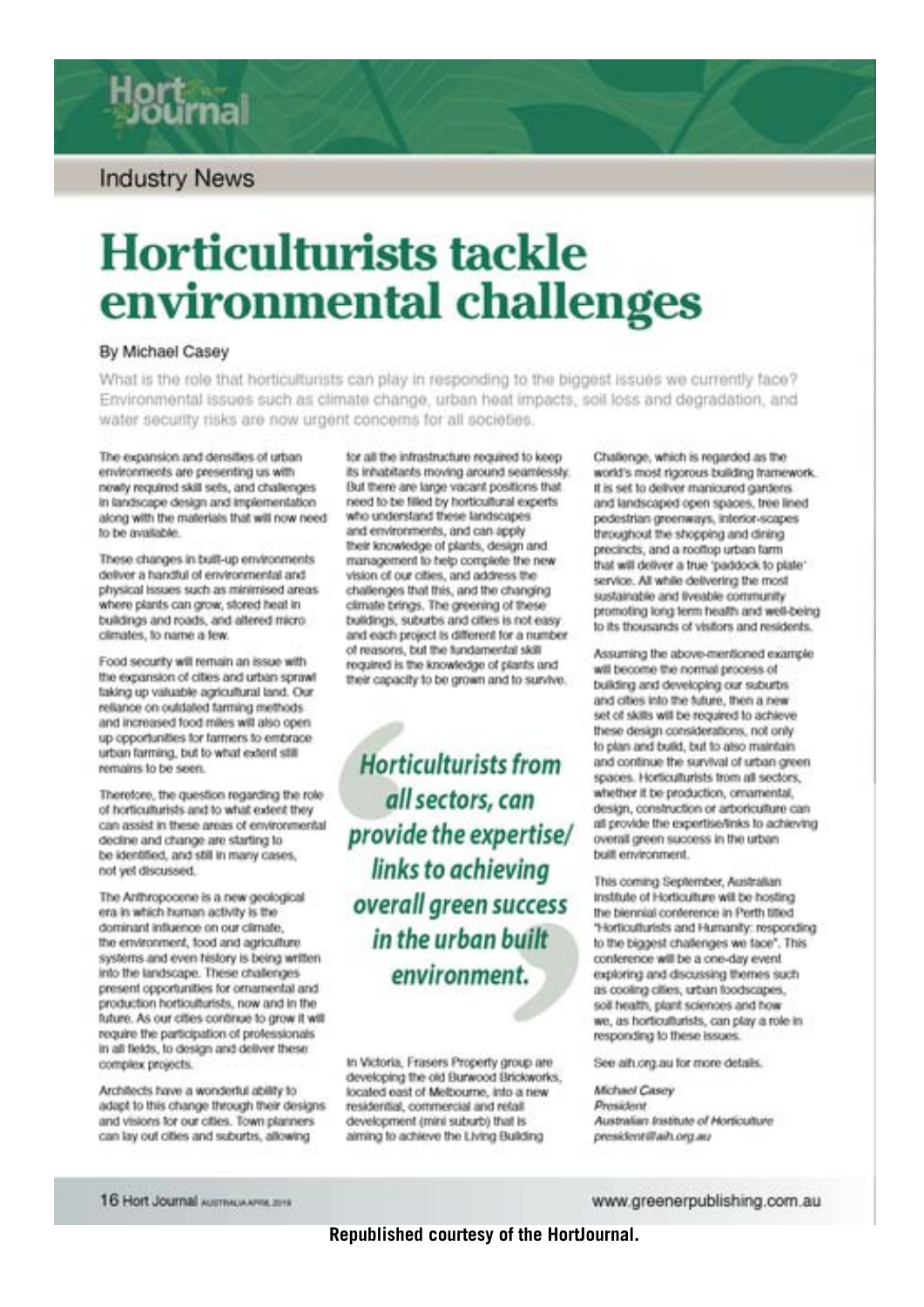# *Practice notes; are our excavation standards fit for horticulture and landscape works?*

## **Cut and fill a problem that needs to be looked at**

What usually happens to a cut and fill site? The excavated material is piled up on site irrespective of its natural layers. The top and sub soil layers are either mixed up or more often, the top soil is moved first to the bottom of the fill with the subsoil ending up at the top. This will create drainage problems for the cut as well as for the fill side if it is replaced in this way.

On the cut side, if vegetation is required, the root system will struggle growing into a highly compacted and waterlogged soil which will result in higher plant mortality. On the fill side, the fill has been deposited on an unripped existing soil will create an impervious layer. The new soil medium resulting from the excavation, will bring the issue of plants having to make roots straight into a soft soil where large air pockets may have developed. Another problem occurs when the newly planted vegetation roots become exposed as the soil settles.

| · BEFIRE         |              | typesi! layer<br>be fething<br>const |                            |                          |  |
|------------------|--------------|--------------------------------------|----------------------------|--------------------------|--|
|                  |              |                                      | area thee<br>$\epsilon$ ut |                          |  |
| area to be filed |              |                                      | Driginal                   |                          |  |
|                  | Sub Soil Law |                                      |                            |                          |  |
|                  | ·AFTER       | olincorpoated<br>avoidable           | taponi knor<br>かびのにさく      |                          |  |
|                  |              | from cut                             |                            | . uriginal<br>SWOGE LANE |  |
|                  |              | Self                                 |                            |                          |  |

*Diagram showing best practice for cut/fill placement*

**When horticulturists do landscape works, excavation is often necessary. In many instances though we find the site already excavated and soil stock piled. This may have been done by cut and fill or from moving soil around the site to create a different land formation.**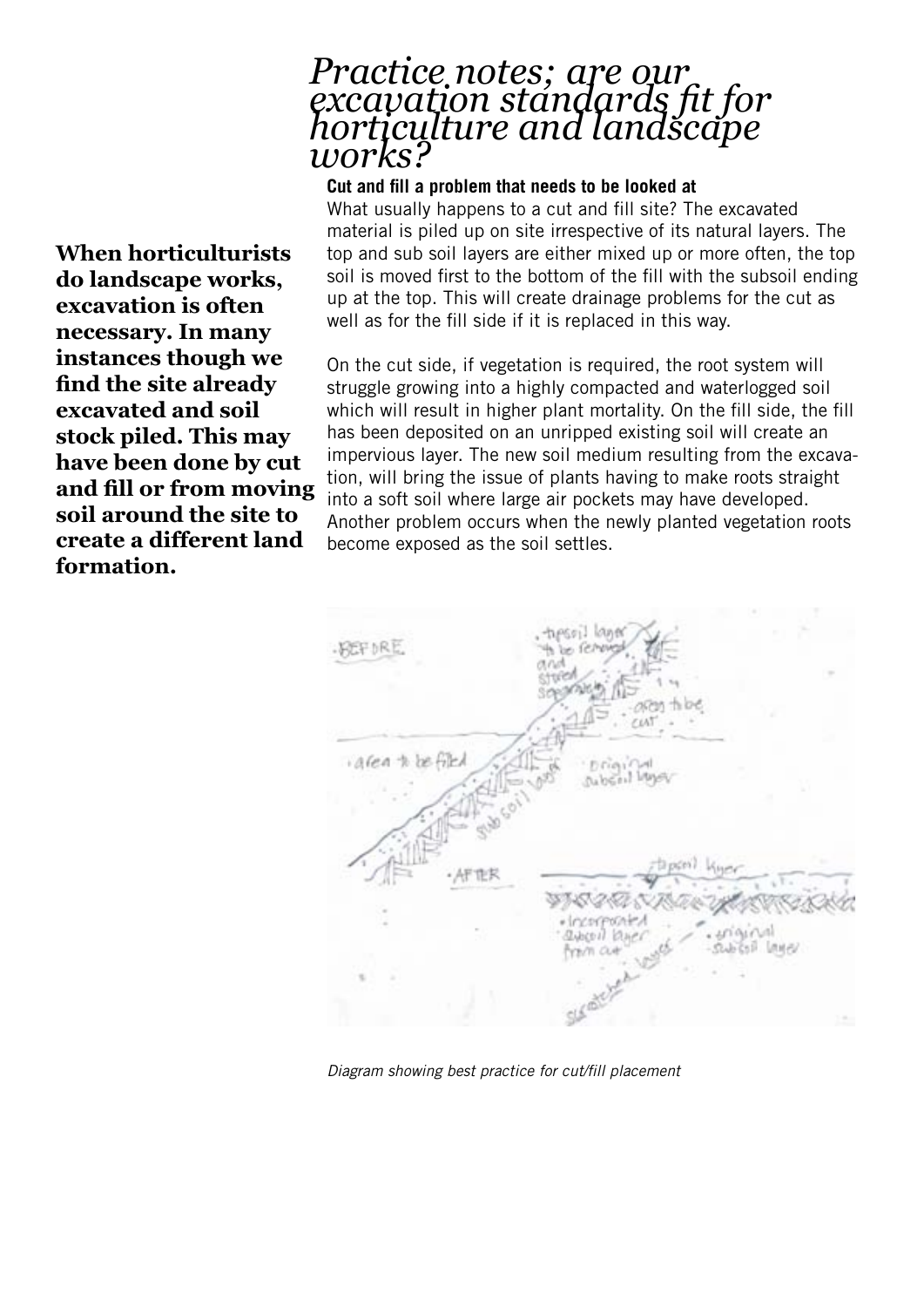## **Shaping the land**

When we are excavating soil for our own landscaping purposes we can have more control in how to proceed. We can separate the top soil and subsequent layers and, if creating a mound for instance, use the excavated soils to match the natural order of soil formation. Looking at improving standards

In Australia, there are standards that apply to subsoil drainage but none to subsoil itself. In the UK, a new standard for subsoil (BS 8601:2013 Specification for subsoil and requirements for use) has been developed by BSI and supported by WRAP (Waste & Resources Action Program), British Society of Soil Science, the British Landscape Institute as well as several other organisations. Cut and fill is a regular practice in construction in Australia. It is time that councils, architects, builders, engineers and the landscape and horticulture industry work together in a concerted manner towards a greater understanding of soils. This will ensure greater plant survival, better drainage and overall landscape result. *Patrick Regnault Registered Horticulturist RH0062 MAIH*



*Photo of cross section through a 'cut'.*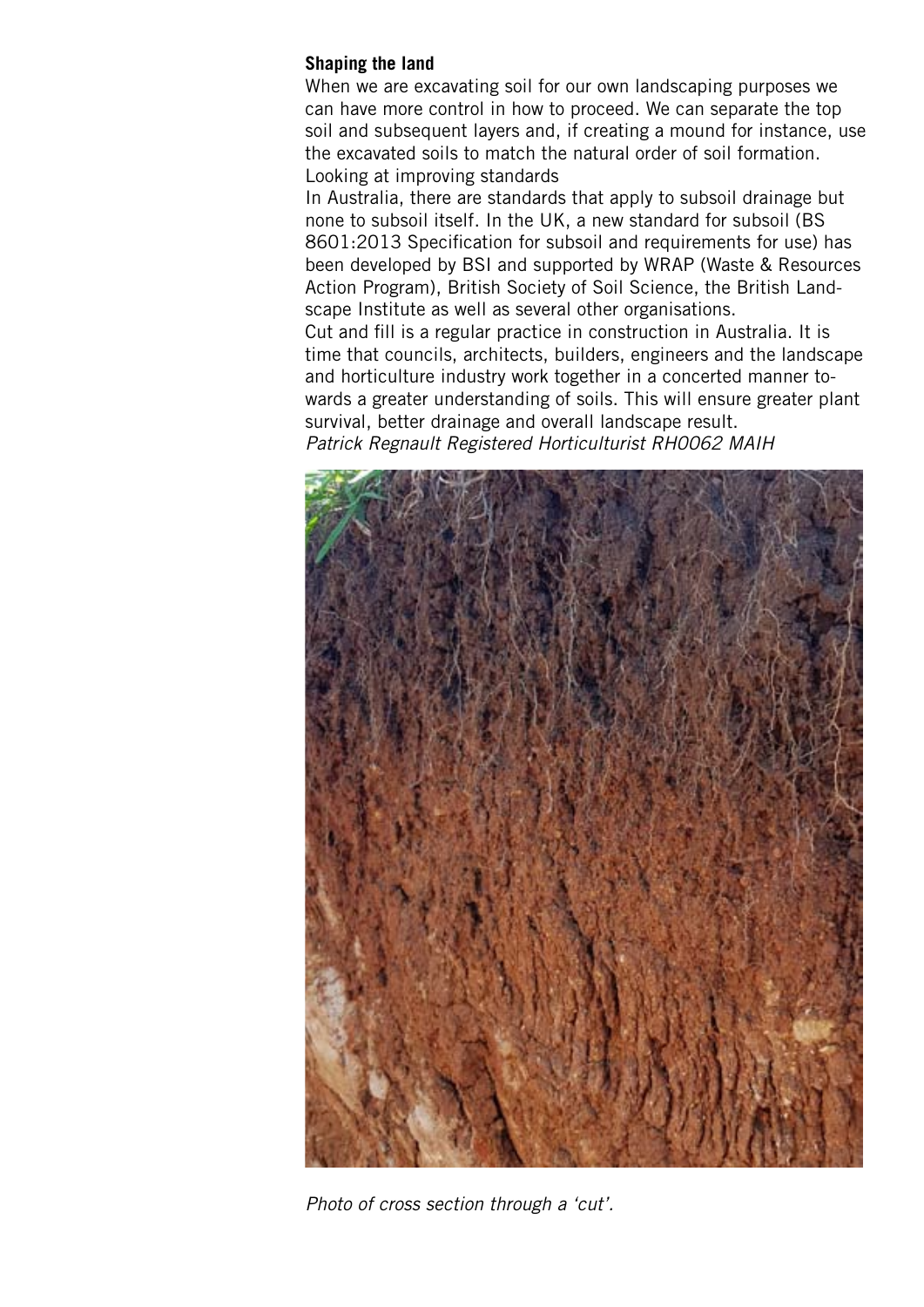**A waterwise wildlife gardenselecting plants for Perth's unique soils and climate (linked to Activity 3 Boorna Waaginy, Rewild Perth).** 

**This is a condensed version of Neville Passmore's February 2019 Blog.**

# *A Waterwise wildlife garden*

*How to start a new garden that's both waterwise and wildlife friendly*

## **Why waterwise?**

We live in a harsh hot spot and water is a precious resource. I believe the Water Corporation WA is doing a great job in matching demand with supply. They are "the principal supplier of water, wastewater & drainage services to over 2 million people in Perth and WA". Perth is transitioning from a dependence on dams and underground aquifers as the prime water supply, to desalination and aquifer recharge/groundwater replenishment because of climate change. They have a 50-year plan to secure Perth's water future supply which is at a large financial cost. **Visit: https://www. watercorporation.com.au/water-supply/our-water-sources.**

Part of the strategy is to reduce consumer water use by consumers. The "Low Maintenance Garden" is one response to both water and time shortages. 'Low Maintenance' is perceived as a no maintenance garden. No maintenance is a myth, as even plastic plants and lawn need dusting or sweeping occasionally.

So is there a legitimate form of low maintenance gardening? I believe there are two successful approaches that can give you an attractive garden with a minimum of hard work. Planting out small pot local area native plants with a couple of advanced trees or shrubs can give you a mature feel and still bring the benefits of reduced water and fertiliser applications. The locals are brilliantly adapted to local climatic conditions.

A second approach is by planting succulent plants most of which are exotic but now we are seeing an increasing selection of Australian succulents available in garden centres and have low water demands. Succulents can be planted as mature specimens and this helps to give a garden a less raw feeling. They too can be planted in autumn and winter and left to self manage with low moisture requirements.

# **Why wildlife friendly?**

The world is in the throes of the 6th mass extinction and WA is particularly vulnerable to species loss due to the finely tuned flora and fauna that share our ecosystem. One of the great lessons that we have learned, in recent years, is that every living thing is connected through a complex web of biodiversity. Nowhere is this more revealing than through the DNA based counts of soil life organisms where the complexity and sheer numbers are difficult to comprehend.

When we plough soil, for example, we assist the oxidation of the humus layer. This can have a devastating effect on the soil life which in turn affects plant growth and all the organisms that use that plant as food, shelter or for nesting.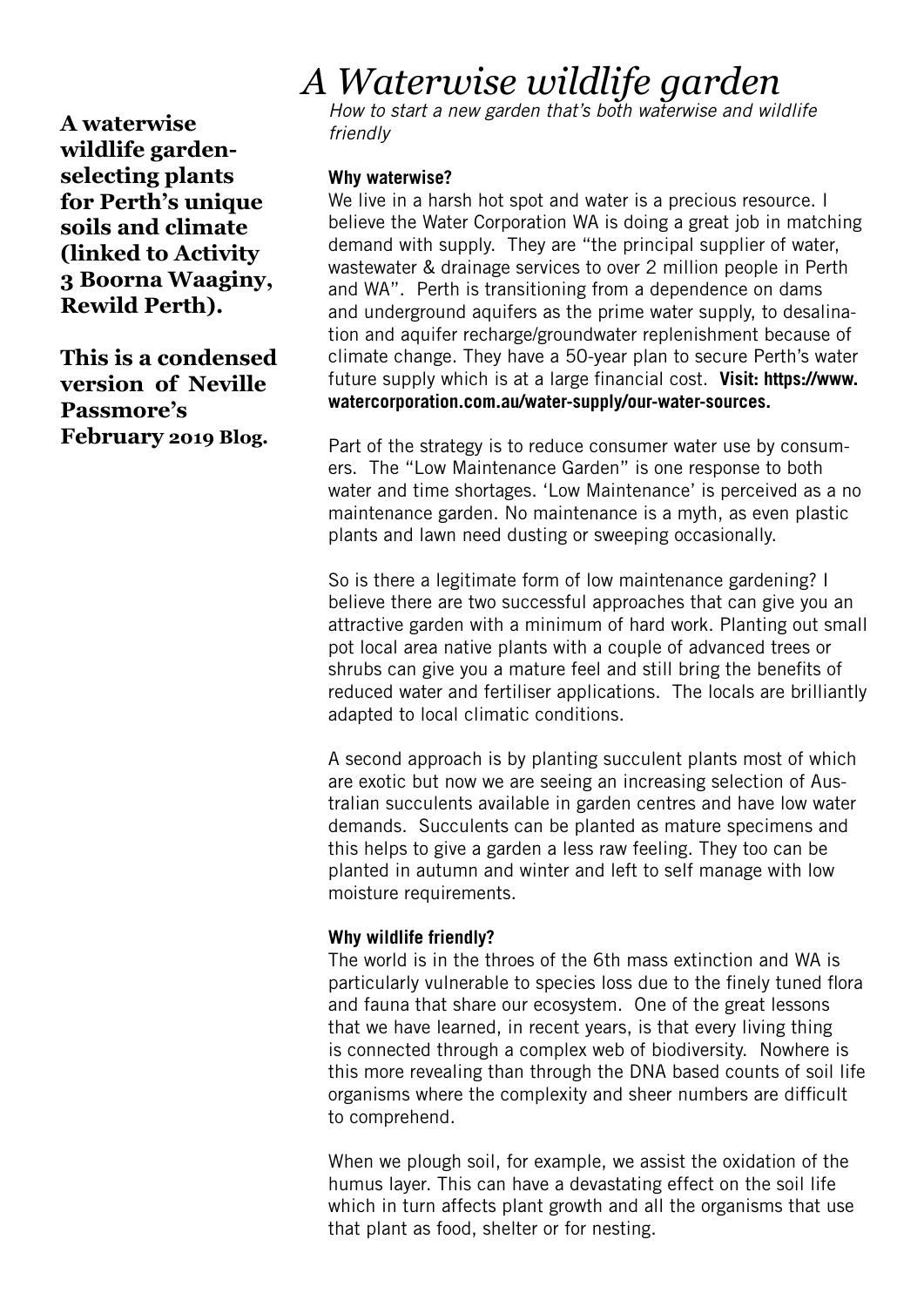**Plants labelled as "Australian natives" confuse many gardeners**

Hand in hand with the general reduction of suburban block size, has been a reduction of trees growing along back fences. This is making new suburbs wildlife no-go zones which impacts microclimates and ecosystems. On the other hand, we are facing infestations of midges, flies and mosquitos. Birds, spiders and micro-bats exact a terrible toll on these nuisance insects. Microbats, while virtually unknown, exist in most Perth suburbs and can consume thousands of mosquitos in a single night. As a result of habitat loss these tiny flying mammals need assistance with breeding boxes. The benefit of encouraging these tiny nocturnal mammals back into our suburbs is a reduction of mosquitoes in particular.

**What can we do to help to bring wildlife back into our suburbs?** There is no doubt that the leading contenders to help attract wildlife is by planting the plants that grew originally in your area. A good starting point is to go to your local council all of which have lists of indigenous plants list. Specialist native plant nurseries can help with the sourcing of these plants.

Local plants, once established, can survive without summer reticulation and high cost high analysis fertilisers. Small plants planted with autumn and winter rains can survive without irrigation, take root and slowly get growing.

Plants labelled as "Australian natives" confuse many gardeners as there is so much diversity of microclimates. Plants from cool climate rainforests in Victoria or alpine plants from Tasmania or even tropical plants from Far North Queensland are unsuited to a full sun position in a Perth garden as exotics such as hydrangea, cyclamen and azalea.

In contrast to deciduous trees from the northern hemisphere, rely on wind for pollination, whereas Australian trees are almost entirely pollinated by other organisms including insects, birds, moths, even marsupials. One local small tree wattle the Coojong Wattle (Acacia saligna) is known to support 130 different species of insects, which in turn become food for a wide range of birds and other local animals including lizards.

## **What do wildlife want in order to come into your garden?**

Essentially this consists of food, water, protection and nesting sites. For example, if you wish to attract the Carnaby's Cockatoo, a critically endangered WA bird that needs urgent help, there are a several plants that you can grow. There are different native hakeas that have large woody fruits that offer food sources for the black and white feathered cockatoos.

In our garden we have a large pecan nut tree in the back garden. The cockatoos monitor the crop with daily visits until the nuts are ripe. Then the whole mob descends on the tree over a couple of days when they strip the fruit and tip-prune the growth leaving an almighty mess on the grass below (see above). If we collect

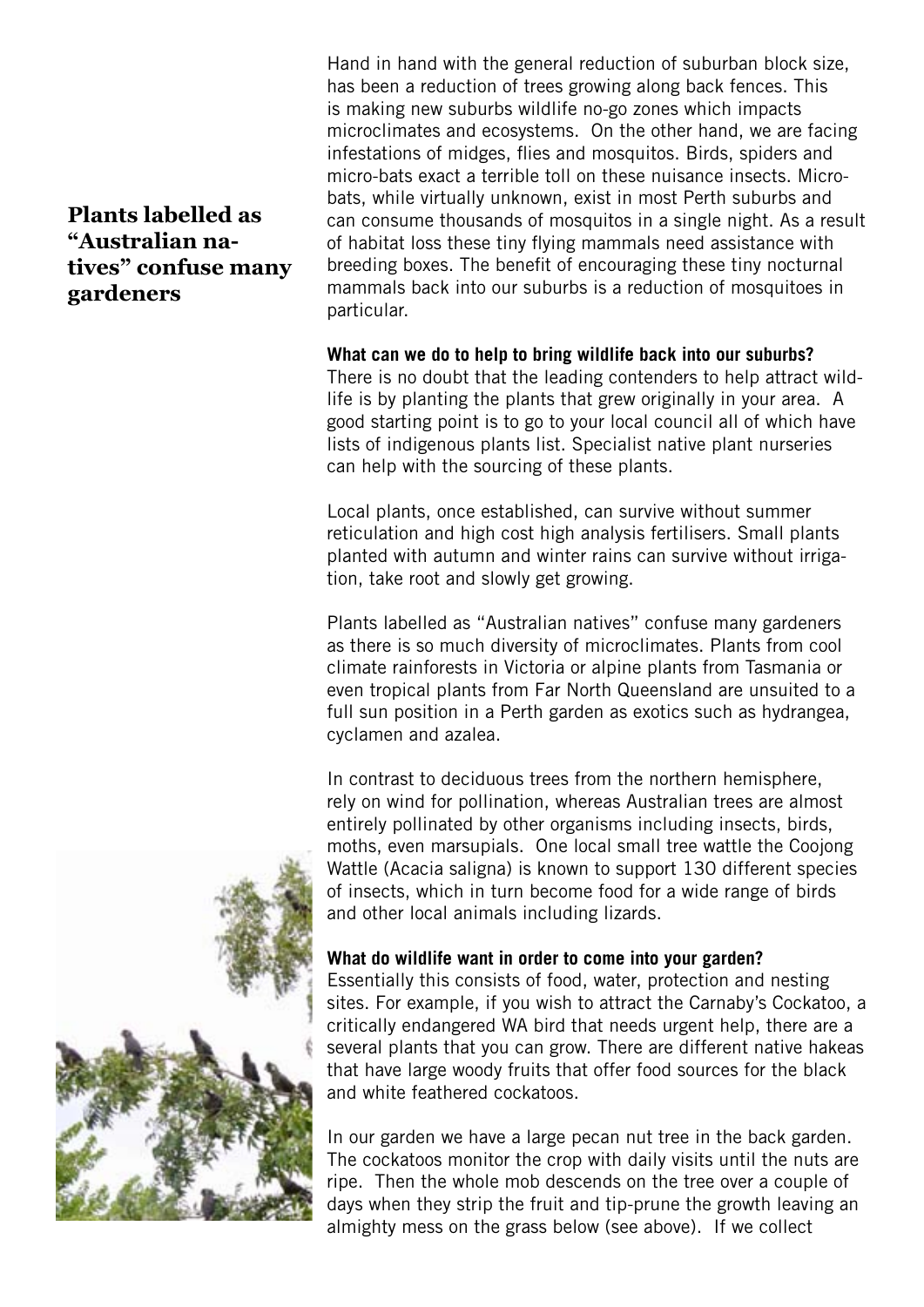

*Cockatoos feeding on nuts*

five percent of the total I would be surprised but we're happy to share the bounty for the privilege of seeing these magnificent birds close-up. Planting other nuts including almonds and macadamias can also give these cockatoos a feed.

Frog -friendly gardens need seasonal access to water such as a pond. Predators are likely to be around so we need to build in protection in the form of ground cover plants that can also include some spiny low shrubs such as the Prickly Moses acacia. Predators can also exist in the water such as Koi fish which are frog predators.

We have one under a tree and this is a has become a meeting point for all manner of birds, even though it' one species at a time.



#### *Tadpoles in a fishpond*

If you are planting shrubs and trees with the goal of attracting nectar-feeding birds, the best approach is to aim for diversity. Here is a cautionary tale of giving birds too much of a good thing.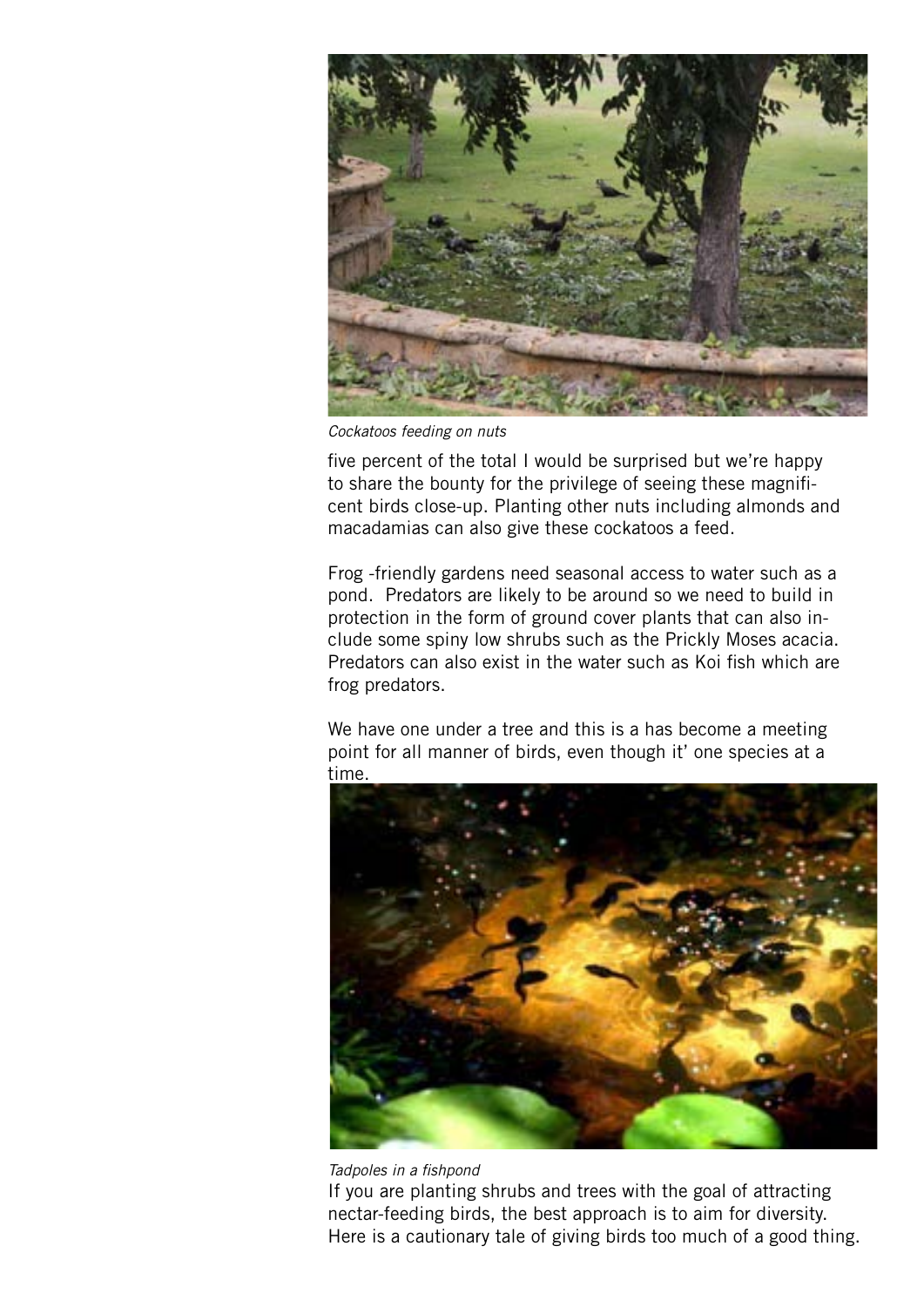



With the arrival in WA of a selection of tropical grevilleas, such as 'Robyn Gordon' which flower all year round, nectar-eating birds such as the local, New Holland Honeyeaters and wattle birds, were presented with a never-ending feast. When the birds started showing signs of poor health an investigation found that these were niacin deficient. Instead of visiting many different nectar sources across the seasons they were honing in on the year round flowering grevilleas. So the message here is to reduce the number of tropical grevilleas and plant a range of local types instead.

## **How do you prepare your soil for planting a waterwise garden?**

Most soils in Perth consist of low humus, infertile, free draining sand. Adding compost is the best way to add life to these soils. Dig a hole twice the width of the pot in which the new plant is sitting. Take the plant from the pot and examine the root system. If you can see a pattern of horizontal roots circling the potting mix it's important to stop this patterned root development. To overcome this problem cut through the roots using a knife and working from top to bottom.

Next use the empty pot as a measure and fill it twice with quality compost, then mix this into the backfill soil. Use this mix to surround the root ball. I recommend making a saucer shaped moat around the plant to hold water. Next water the plant in well, give it a few minutes to soak in then give it another drink.

It is a good practice to cover the soil with a much to a depth of 50 to 75mm. This helps to hold precious moisture close to the root system of your new plant. Avoid adding any fertiliser at planting time, as there is a danger of burning young roots. My approach to feeding is to regularly apply and organic composted mulch to maintain the 50 to 75mm depth. This might mean a couple of applications per year. Composted mulch breaks down and eventually forms humus in the soil. This is of great benefit to soil living organisms the real drivers of plant growth.

*Neville Passmore. Registered Horticulturist RH0060*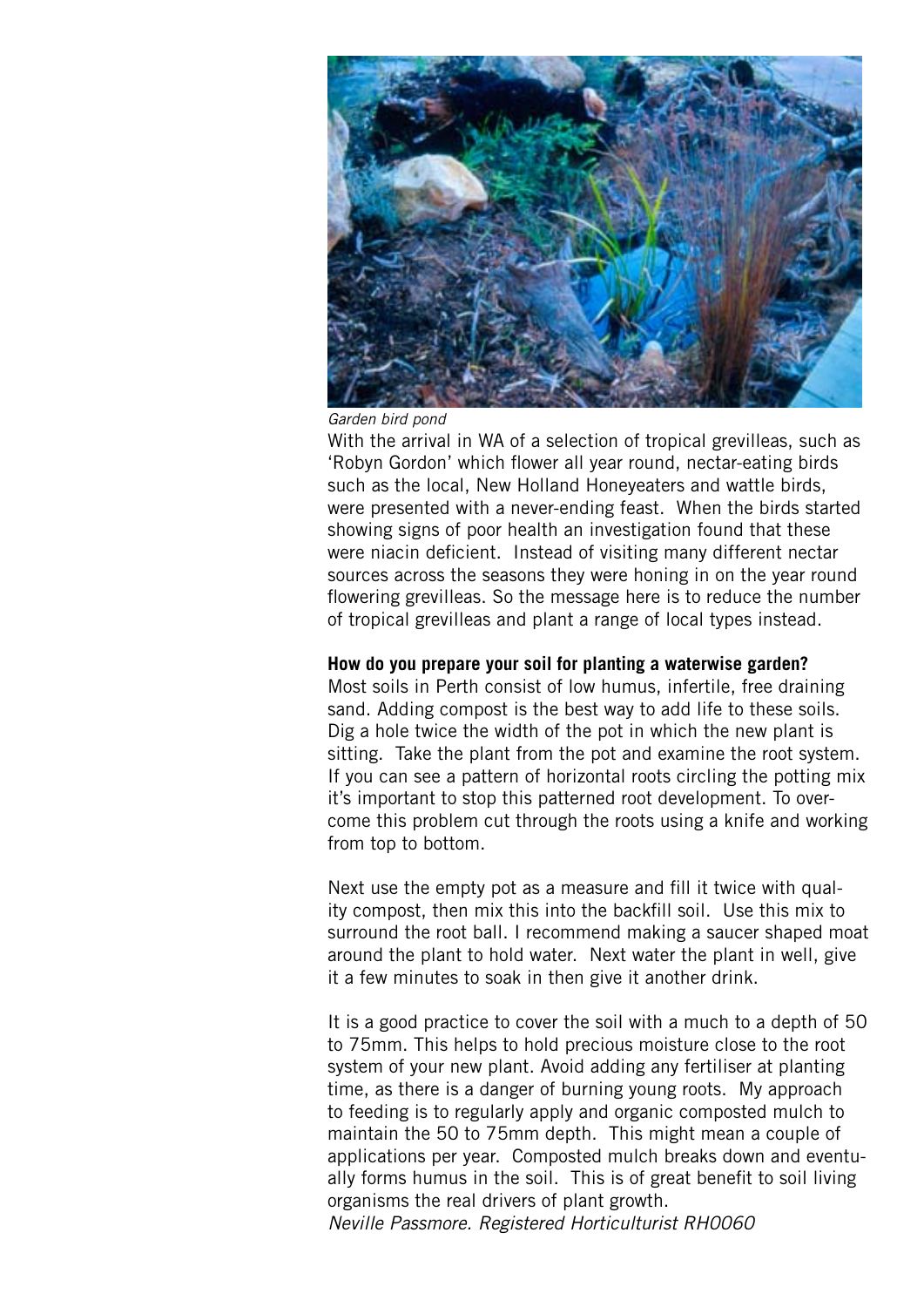# *Project review - Park Road Boardwalk, Noosa Council*



## **This is from Noosa Council's Project News, April 2018.** Noosa Council has started work to replace the 420m section of the Park Road Boardwalk from Little Cove to the Noosa National Park entrance.

## **Project Summary**

The upgraded section of the Park Road Boardwalk is anticipated to be an iconic experience to any visit to Noosa. Key features will include:

- pathway widths ranging from 2.5 to 5m
- expanded viewing platforms
- decking with unique accoya timber a sustainable modified wood
- decking eventually grey to blend into the environment
- Interesting seating and resting stops at the key viewing sites
- significant trees incorporated into the boardwalk
- improvements to existing stairway access
- unobtrusive LED lighting.



*Photographer Juanita Bloomfield. courtesy of Nossa Council, QLD.*